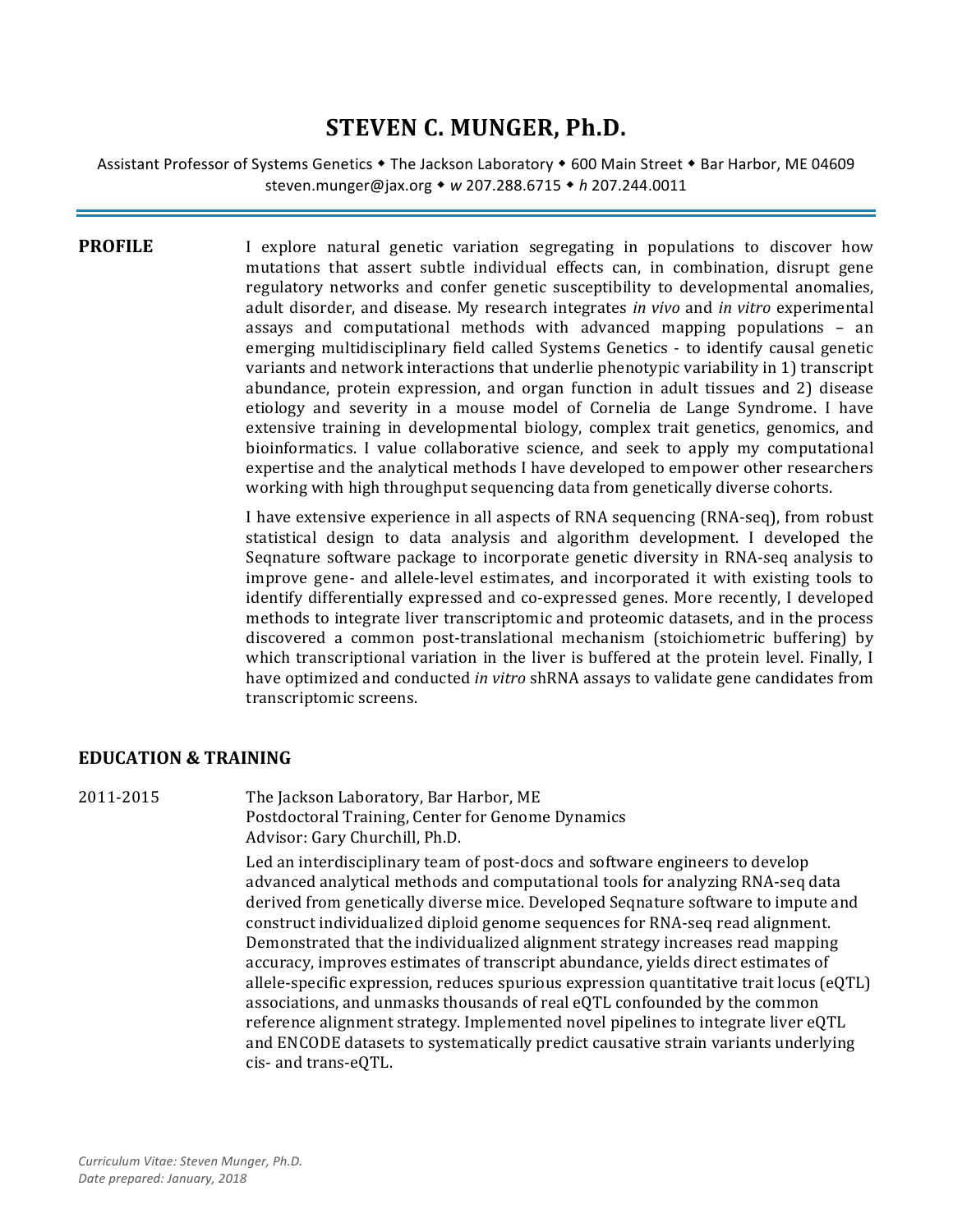|           | Designed and conducted a comprehensive sensitized RNA-seq eQTL screen of the<br>gonad transcriptome during sex determination that employs these same analytical<br>methods.                                                                                                                                                                                                                                                                                                              |
|-----------|------------------------------------------------------------------------------------------------------------------------------------------------------------------------------------------------------------------------------------------------------------------------------------------------------------------------------------------------------------------------------------------------------------------------------------------------------------------------------------------|
| 2010-2011 | Duke University, Durham, NC<br><b>Postdoctoral Training</b><br>Advisor: Blanche Capel, Ph.D.                                                                                                                                                                                                                                                                                                                                                                                             |
|           | Developed a gonad primary cell assay and optimized a lentiviral-mediated RNAi<br>knockdown method to experimentally validate genetic interactions predicted from<br>the temporal expression and eQTL data.                                                                                                                                                                                                                                                                               |
| 2010      | Duke University, Durham, NC<br>Ph.D. Genetics<br>Advisor: Blanche Capel, Ph.D.<br>A systems-level view of mammalian sex determination.                                                                                                                                                                                                                                                                                                                                                   |
|           | Designed and conducted the first eQTL study in a developing vertebrate organ, the<br>embryonic mouse gonad at the critical time point of sex determination. Characterized<br>the fine temporal patterns of gene activation and repression in the critical 24-hour<br>window of sex determination, and showed that sensitivity to sex reversal in the<br>C57BL/6J strain background stems from delayed activation of the testis pathway and<br>delayed repression of the ovarian pathway. |
| 1999      | The University of Michigan, Ann Arbor, MI<br><b>B.S. Biology</b>                                                                                                                                                                                                                                                                                                                                                                                                                         |

# **ADDITIONAL TRAINING**

| 2014      | The Jackson Laboratory, Bar Harbor, ME<br>The Whole Scientist Course (one-week course)                                                                                                  |
|-----------|-----------------------------------------------------------------------------------------------------------------------------------------------------------------------------------------|
| 2012-2014 | The Jackson Laboratory, Bar Harbor, ME<br>Short Course on Medical and Experimental Mammalian Genetics (two-week course)                                                                 |
| 2011-2013 | The Jackson Laboratory, Bar Harbor, ME<br>Short Course on Systems Genetics (one-week course)                                                                                            |
| 2000-2003 | Dow Chemical Company, Midland, MI<br>Research & Development Technologist<br>Advisor: Mark Bernius, Ph.D.<br>Developed flexible flat panel displays to test new light-emitting polymers. |

# **POSITIONS HELD**

| 2015-Present | The Jackson Laboratory, Bar Harbor, ME<br><b>Assistant Professor</b>   |
|--------------|------------------------------------------------------------------------|
| 2011-2015    | The Jackson Laboratory, Bar Harbor, ME<br>Postdoctoral Research Fellow |
| 2010-2011    | Duke University Medical Center, Durham, NC<br>Postdoctoral Associate   |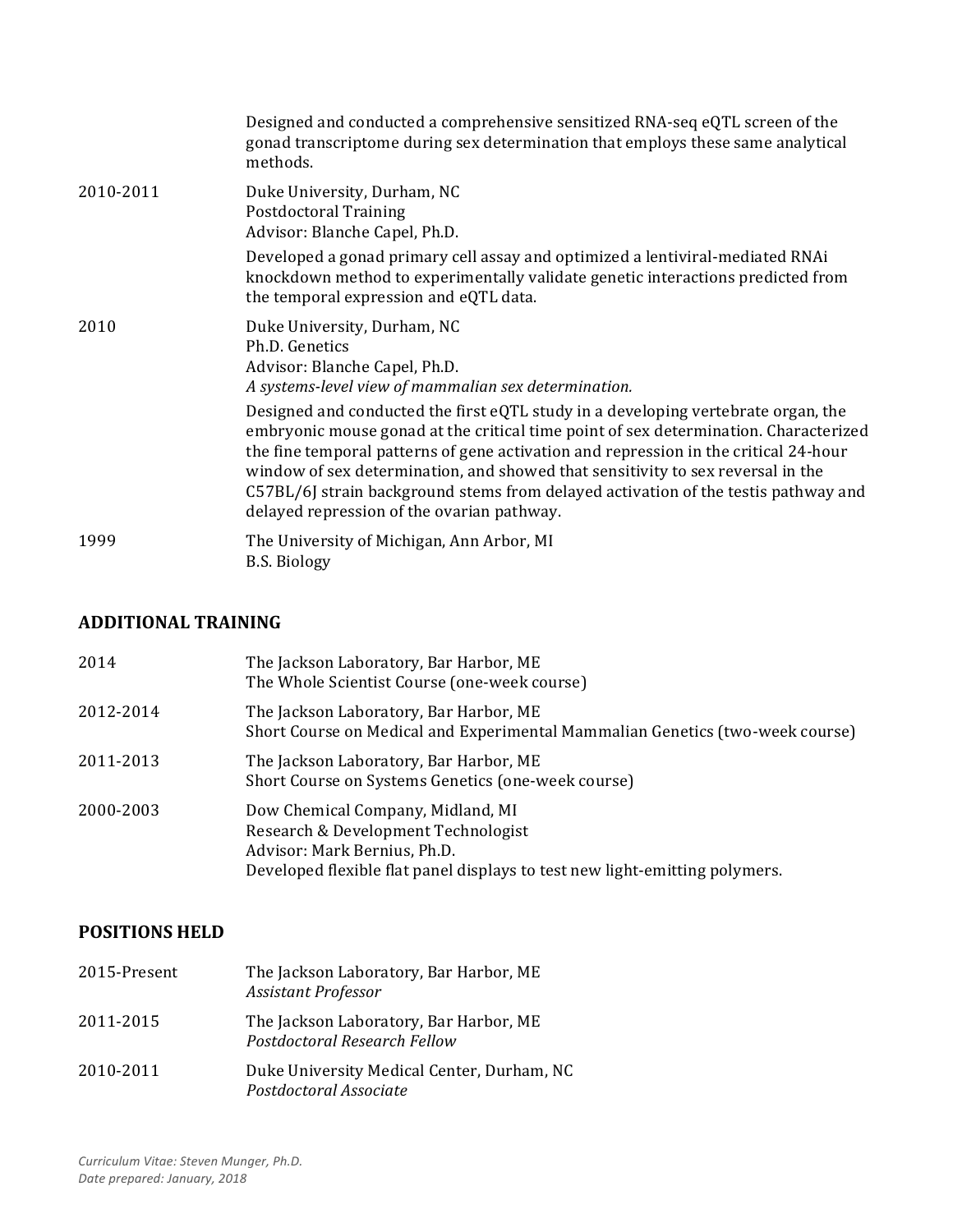| 2003-2004 | Dow Chemical Company, Midland, MI<br><b>Quality Control Technologist</b>                |
|-----------|-----------------------------------------------------------------------------------------|
| 2000-2003 | Dow Chemical Company, Midland, MI<br>Research & Development Technologist                |
| 1999-2000 | Waterford Kettering High School, Waterford, MI<br>Substitute 9-12 Grade Science Teacher |

## **HONORS & AWARDS**

| 2017           | Alfond Leaders Award, The Harold Alfond Foundation                                                                 |
|----------------|--------------------------------------------------------------------------------------------------------------------|
| 2016           | Reviewer's Choice Abstract Award<br>American Society of Human Genetics Meeting                                     |
| 2015-2017 term | Elected to Secretariat of the International Mammalian Genome Society                                               |
| 2013-2015      | Ruth L. Kirschstein National Research Service Award<br>Individual postdoctoral fellowship                          |
| 2011-2013      | The Jackson Laboratory Fellowship<br>Institution-awarded fellowship                                                |
| 2013           | Chicago Prize for Outstanding Oral Presentation<br>12 <sup>th</sup> Annual Meeting of the Complex Trait Community  |
| 2012           | Best Oral Presentation by a Post-Doctoral Fellow<br>11 <sup>th</sup> Annual Meeting of the Complex Trait Community |
| 2011           | Verne Chapman Memorial Young Scientist Award<br>International Mammalian Genome Society                             |
| 2008           | Best Oral Presentation by a Graduate Student<br>7 <sup>th</sup> Annual Meeting of the Complex Trait Consortium     |
| 2004-2006      | NIH Predoctoral Training Grant<br>Institution-awarded fellowship                                                   |

# **PUBLICATIONS**

Google Scholar page: http://scholar.google.com/citations?user=j6C32yAAAAAJ&hl=en

#### *Peer-reviewed Primary Research*

- 11. Tyler AL, Ji B, **Munger SC**, Churchill GA, Svenson KL, and Carter GW. Epistatic networks jointly influence phenotypes related to Metabolic Disease and gene expression in Diversity Outbred mice. *GENETICS* 2017, 206(2): 621-639.
- 10. Chick JM\*, **Munger SC\***, Simecek P, Huttlin EL, Choi KB, Gatti DM, Raghupathy N, Svenson KL, Churchill  $GA\$ <sub>5</sub>, and  $Gyg$  SP<sup>§</sup>. Defining the consequences of genetic variation on a proteome-wide scale. *Nature* 2016, 534: 500-505. \*Equal contributors. *§Corresponding authors.*
- 9. Morton NM, Beltram J, Carter RE, Michailidou Z, Gorjanc G, McFadden C, Barrios-Llerena M, Rodriguez-Cuenca S, Gibbins M, Aird R, Moreno-Navarrete JM, **Munger SC**, Svenson KL, Gastaldello A,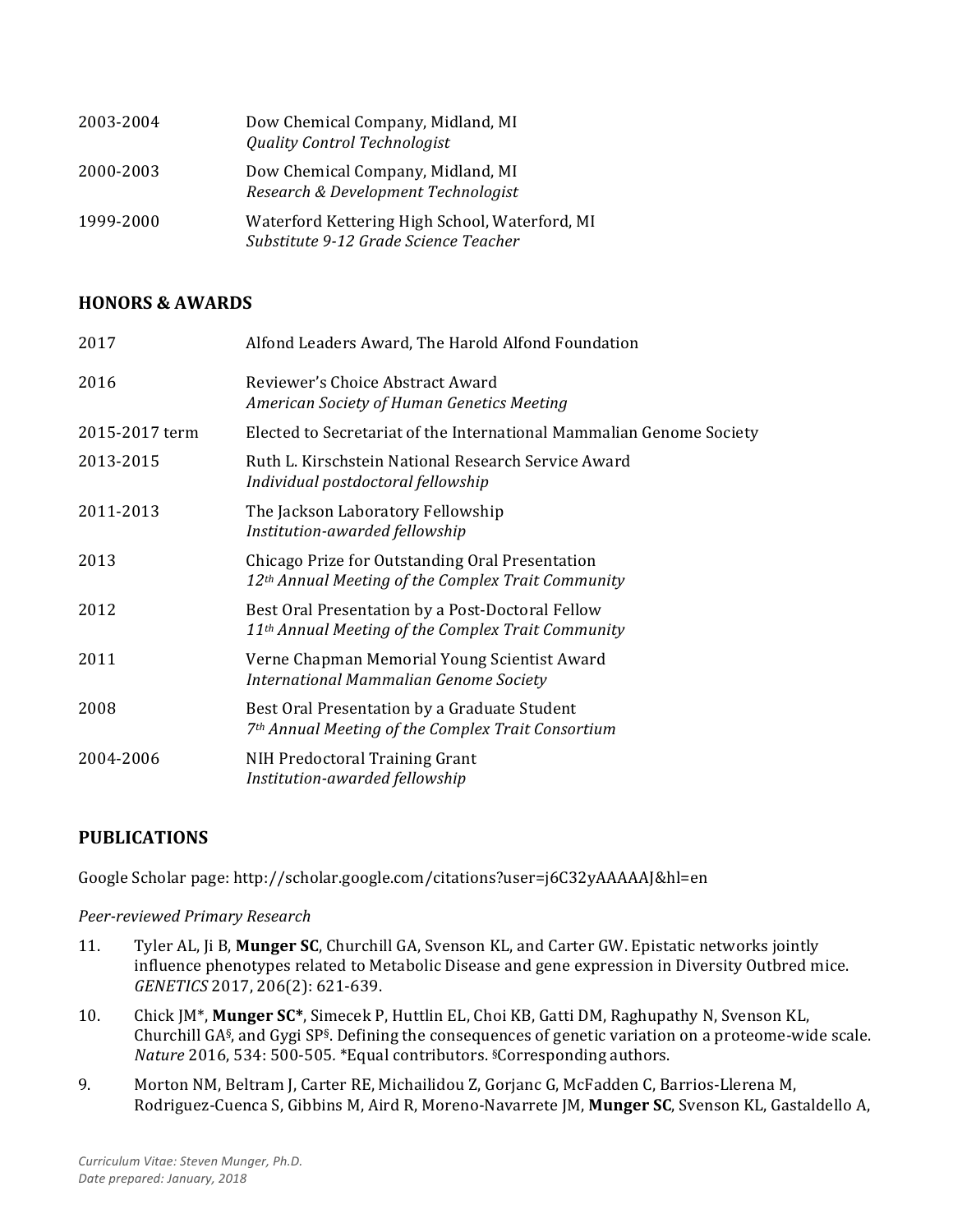Ramage L. Naredo, G. Zeyda M. Wang ZV, Howie AF, Saari A, Sipila P, Stulnig TM, Gudnasson V, Kenyon CJ, Seckl JR, Walker BR, Webster SP, Dunbar DR, Churchill GA, Vidal-Puig A, Fernandez-Real [M, Emilsson V, and Horvat S. Genetic identification of an adipocyte expressed anti-diabetic target in mice selected for resistance to diet-induced obesity. *Nature Medicine* 2016, 22: 771-779.

- 8. French JE, Gatti DM, Morgan DL, Kissling GE, Shockley KR, Knudsen GA, Shepard KG, Price HC, King D, Witt KL, Pedersen LC, **Munger SC**, Svenson KL, and Churchill GA. Diversity Outbred mice identify population-based exposure thresholds and genetic factors that influence benzene-induced genotoxicity. *Environmental Health Perspectives* 2014, DOI:10.1289/ehp.1408202.
- 7. **Munger SC**, Raghupathy N, Choi K, Simons AK, Gatti DM, Hinerfeld DA, Svenson KL, Keller MP, Attie AD, Hibbs MA, Graber JH, Chesler EJ, and Churchill GA. RNA-seq alignment to individualized genomes improves transcript abundance estimates in multiparent populations. *Genetics* 2014, 198(1): 59-73.
- 6. **Munger SC\*,** Natarajan A\*, Looger LL, Ohler U, and Capel B. Fine timecourse expression analysis reveals cascades of activation and repression and maps a regulator of mammalian sex determination. *PLoS Genetics* 2013, 9(7): e1003630. *\** Equal contributors.
- 5. Churchill GA, Gatti DM, Munger SC, and Svenson KL. The diversity outbred mouse population. *Mammalian Genome* 2012, 23(9-10): 713-718.
- 4. Jameson SA, Natarajan A, Maatouk DM, DeFalco T, Cool J, Mork L, **Munger SC**, and Capel B. Temporal transcriptional profiling of somatic and germ cells reveals lineage priming of sexual fate in the fetal mouse gonad. *PLoS Genetics* 2012, 8 (3): e1002575.
- 3. Cook MS, **Munger SC**, Nadeau JH, and Capel B. (2011) Regulation of male germ cell cycle arrest and differentiation by DND1 is modulated by genetic background. *Development* 2011, 138 (1): 23-32.
- 2. **Munger SC**, Aylor DL, Syed HA, Magwene PM, Threadgill DW, and Capel B. Elucidation of the transcription network governing mammalian sex determination by exploiting strain-specific susceptibility to sex reversal. *Genes & Development* 2009, 23: 2521-2536.
- 1. Ross A, **Munger SC**, and Capel B. Bmp7 regulates germ cell proliferation in mouse fetal gonads. *Sexual Development* 2007, 1 (2): 127-137.

#### *Peer-reviewed Review Articles/ Meeting Reports*

- 2. Musser MA<sup>\*</sup>, **Munger SC**<sup>\*</sup>, and Gunn TM. Meeting report of the 26<sup>th</sup> International Mammalian Genome Conference. Mammalian Genome 2013, 24(5-6): 179-89. Meeting Report. \* Equal contributors.
- 1. **Munger SC** and Capel B. Sex and the circuitry: Progress toward a systems-level understanding of vertebrate sex determination. *Wiley Interdisciplinary Reviews - Systems Biology and Medicine* 2012, doi: 10.1002/wsbm. 1172. Review article.

#### **INVITED PRESENTATIONS**

"Harnessing genetic diversity to discover protein regulatory networks." Invited Guest Lecture, Next Generation Sequencing Analysis Course Wellcome Trust Sanger Institute, Genome Campus, Hinxton, UK October 5, 2017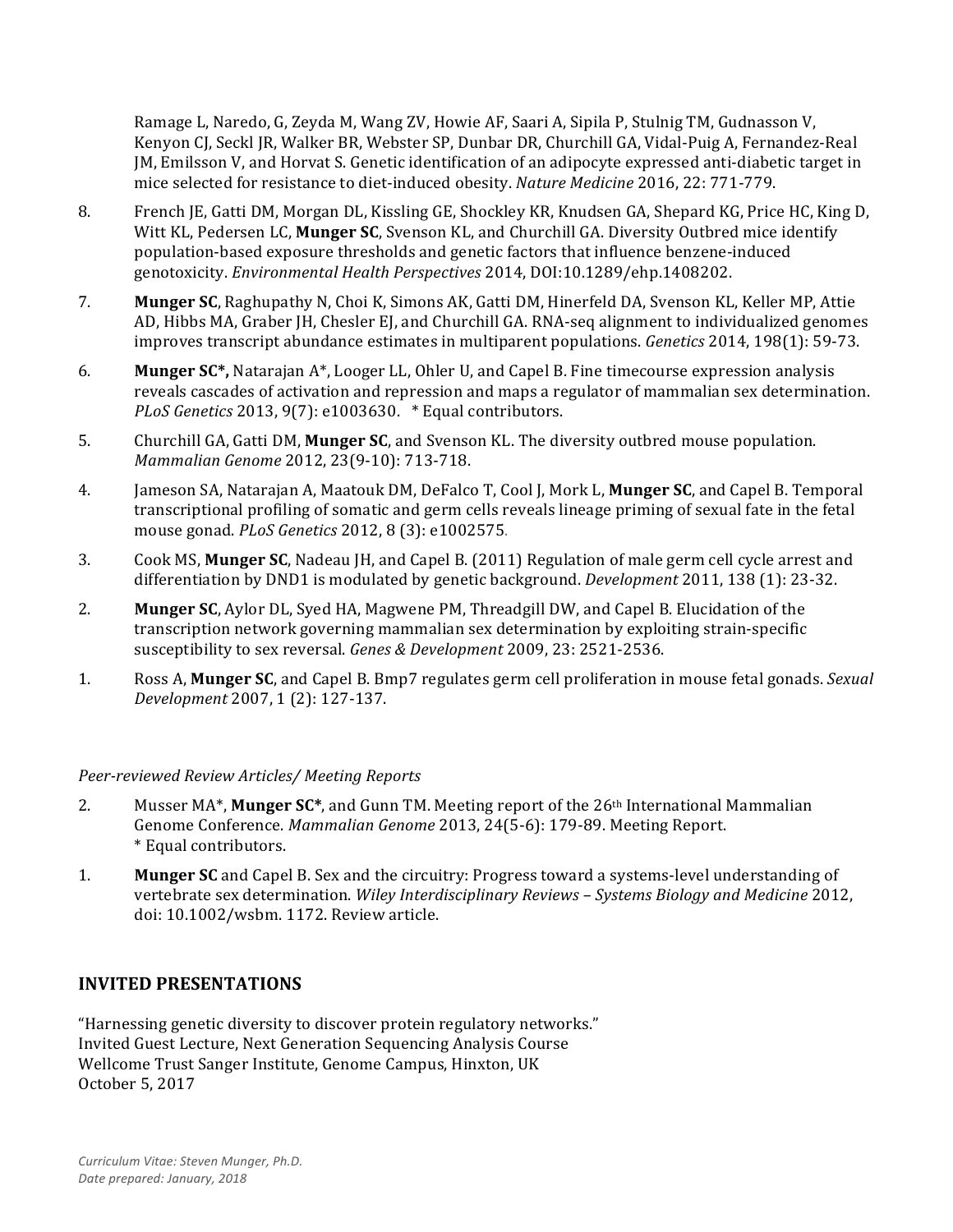"Harnessing genetic diversity to discover protein regulatory networks." 3<sup>rd</sup> Annual JAX-EWHA Scientific Symposium EWHA Women's University, Seoul, South Korea August 30, 2017

"Harnessing genetic diversity to discover protein regulatory networks." Applied Bioinformatics Course Mount Desert Biological Laboratory, Salisbury Cove, ME July 13, 2017

"Harnessing genetic diversity to discover protein regulatory networks." Vanderbilt Genetics Institute Vanderbilt University, Nashville, TN May 21, 2017

"Death by a Thousand (genetic) Cuts." Maine Science Festival, Invited "5-Minute Genius" Talk Link: https://www.youtube.com/watch?v=GRbWtyJ2n9I March 19, 2017

"Harnessing genetic diversity to discover protein regulatory networks." School of Biology and Ecology Seminar University of Maine, Orono, ME March 3, 2017

"Harnessing genetic diversity to discover protein regulatory networks." Department of Genetics Invited Seminar Tufts University Sackler Medical School, Boston, MA September 14, 2016

"Defining the consequences of genetic variation on a proteome-wide scale." 43<sup>rd</sup> Maine Biological and Medical Sciences Symposium Mount Desert Biological Laboratory, Hulls Cove, ME April 29, 2016

"Systems genetic approaches to understanding normal development, disorder, and disease." Genome Science Seminar Series, Host: Charles Farber University of Virginia, Charlottesville, VA November 19, 2014

"Exploring the genetics of transcript and protein abundance in the murine liver." Invited Seminar, Host: Steven Gygi, Harvard Medical School, Boston, MA October 10, 2014

"RNA-seq alignment to individualized genomes." Environmental Genomics Short Course, Mount Desert Island Biological Laboratory, Salisbury Cove, ME August 6, 2014

"RNA-seq alignment to individualized genomes." Invited Seminar, Host: Darren Logan, Wellcome Trust Sanger Institute, Hinxton, Cambridgeshire, UK May 23, 2014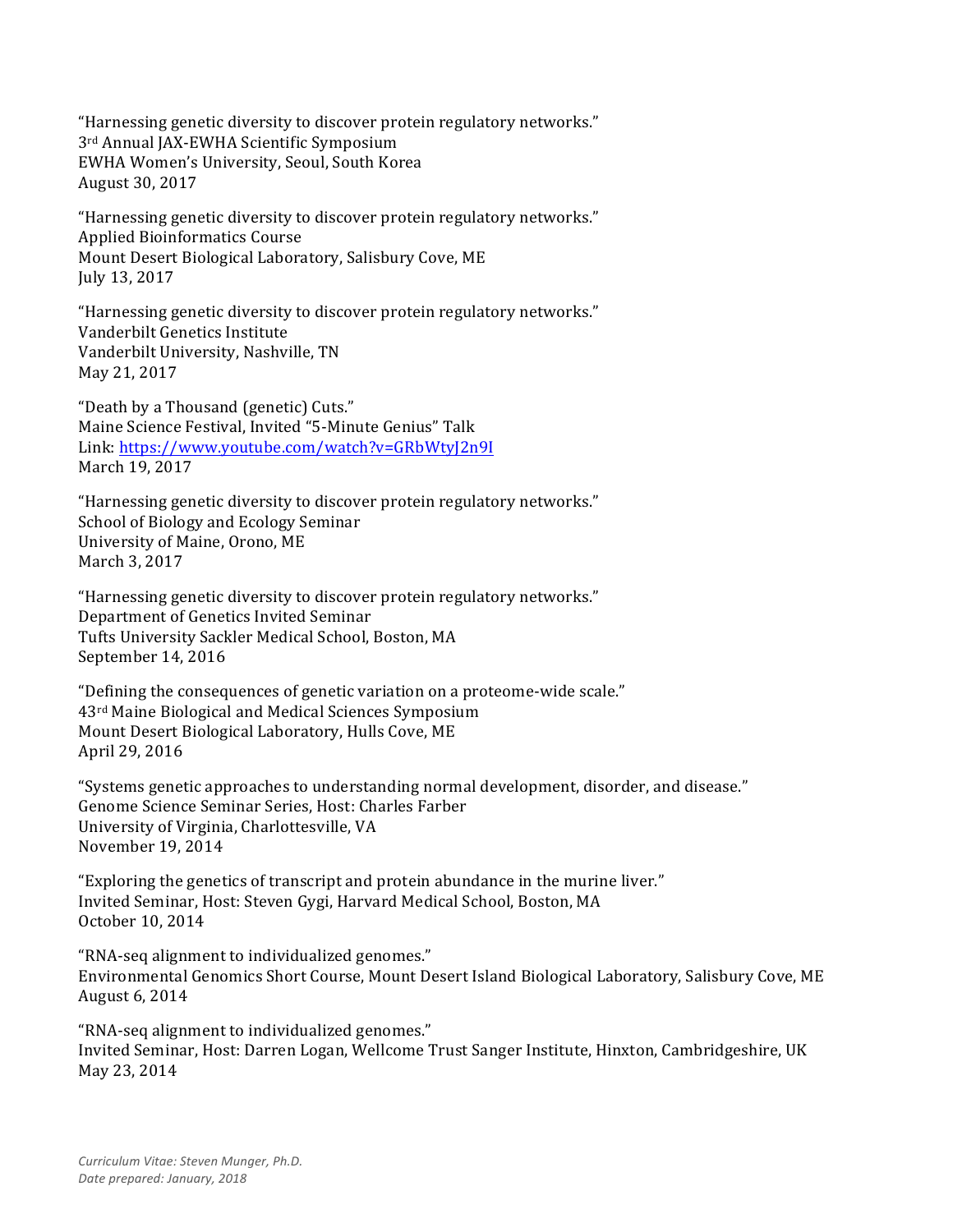"Finding sex in the circuitry: Toward a predictive network model of mammalian sex determination." Behavior, Ecology, Evolution, and Systematics Invited Seminar, Host: Thomas Kocher University of Maryland, College Park, MD March 24, 2014

"A systems genetic analysis of the dynamic transcription network governing primary sex determination." Invited Seminar, Host: April Binder, National Institute of Environmental Health Sciences, Triangle Park, NC August 22, 2011

# **PRESENTATIONS & POSTERS**

"Lessons from combined transcriptomic and proteomic studies in genetically diverse mice." (oral platform presentation selected from submitted abstract) Mammalian Genetics and Genomics: From Molecular Mechanisms to Translational Applications EMBL-Heidelberg, Germany 2017

"Conserved and tissue-specific effects of natural genetic variation on transcript and protein abundance." (poster talk and Reviewer's Choice Abstract Award) American Society of Human Genetics 2016, Vancouver, BC

"Conserved and tissue-specific effects of natural genetic variation on transcript and protein abundance." (oral platform presentation selected from submitted abstract) The Allied Genetics Conference 2016, Orlando, FL

"Post-translational mechanisms buffer protein abundance against transcriptional variation." (oral platform presentation selected from submitted abstract) International Mammalian Genome Conference 2015, Yokohama, Japan

"Post-translational mechanisms buffer protein abundance against transcriptional variation." (oral platform presentation selected from submitted abstract) American Society of Human Genetics Meeting 2015, Baltimore, MD

"Genetic control of transcript and protein abundance in the liver." (oral presentation) Meeting of the National Centers for Systems Biology 2015, Albuquerque, NM

"Genetic control of transcript and protein abundance in the liver." (oral presentation selected from submitted abstract) 28<sup>th</sup> International Mammalian Genome Conference 2014, Bar Harbor, Maine

"Allele specific expression and  $eQTL$  in diploid genomes." (poster) American Society of Human Genetics Meeting 2014, San Diego, CA

"Reconsidering the laboratory mouse." (oral presentation) Genomics of Common Diseases 2014 Meeting, Potomac, MD

"Dissection of expression quantitative trait loci in the Diversity Outbred mouse population." (oral presentation selected from submitted abstract) 13<sup>th</sup> Annual Meeting of the Complex Trait Community 2014, Berlin, Germany

"RNA-seq alignment to individualized transcriptomes." (poster) American Society of Human Genetics Meeting 2013, Boston, MA

"RNA-seq alignment to individualized diploid transcriptomes reveals extensive local genetic regulation and differential allelic expression in outbred DO mice." (oral presentation selected from submitted abstract) 27<sup>th</sup> International Mammalian Genome Conference 2013, Salamanca, Spain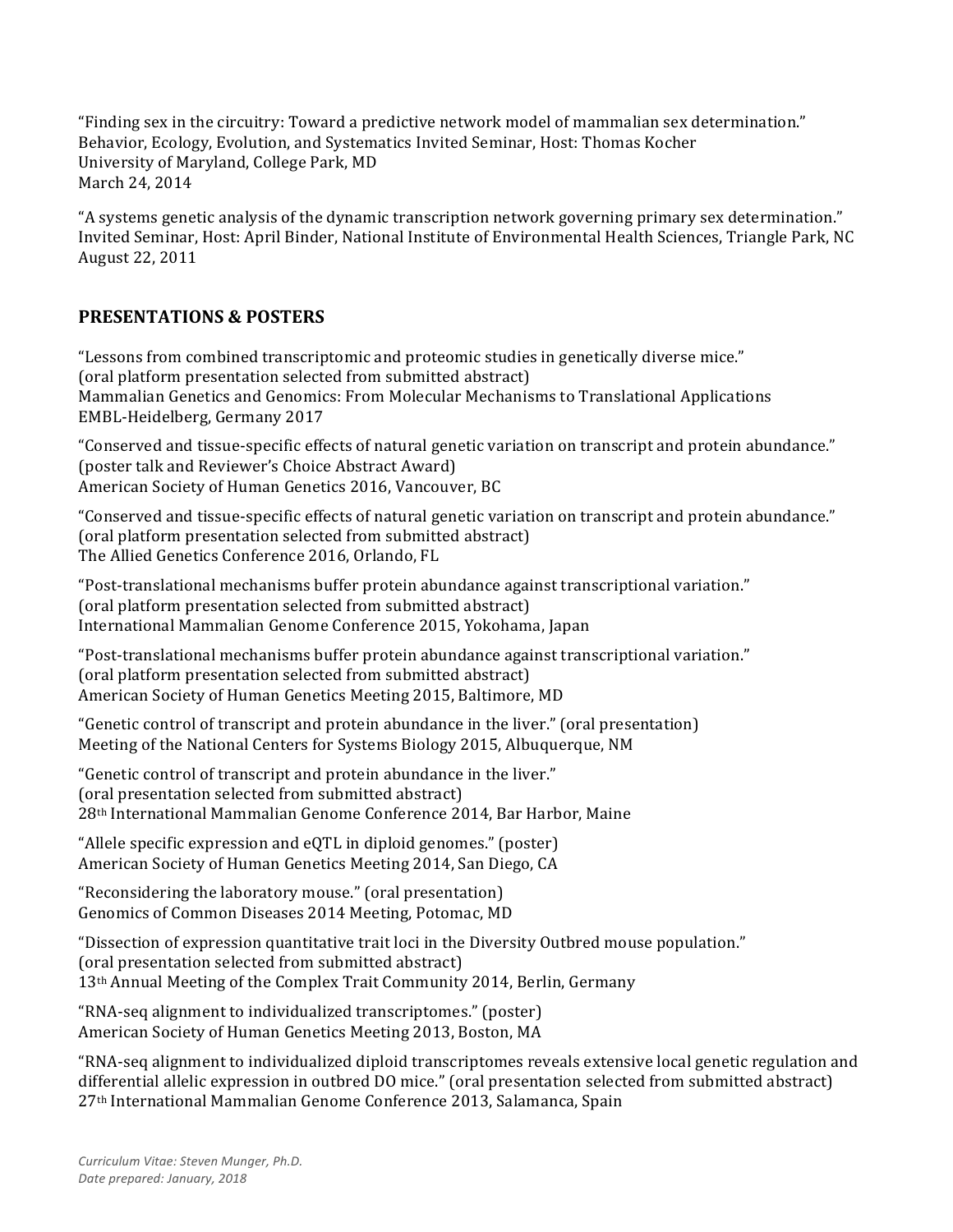"RNA-seq alignment to individualized genomes." (oral presentation selected from submitted abstract) 12<sup>th</sup> Annual Meeting of the Complex Trait Community 2013, Madison, WI *Chicago Prize for Outstanding Oral Presentation*

"RNA-seq alignment to individualized genomes." (oral presentation selected from submitted abstract) 40<sup>th</sup> Maine Biological and Medical Sciences Symposium 2013, Salisbury Cove, ME

"Expression QTL mapping in the Diversity Outbred mouse population." (oral presentation selected from submitted abstract) 26<sup>th</sup> International Mammalian Genome Conference 2012, St. Pete Beach, FL

"Expression QTL mapping in the Diversity Outbred mouse population." (poster) Annual Meeting of the National Centers for Systems Biology 2012, Chicago, IL

"Expression QTL mapping in the Diversity Outbred mouse population." (oral presentation selected from submitted abstract) 11<sup>th</sup> Annual Meeting of the Complex Trait Community 2012, Paris, France *Best Oral Presentation by a Post-Doctoral Fellow*

"Systems genetic analysis reveals a complex and highly dynamic transcription network governing sex determination." (oral presentation selected from submitted abstract) Mouse Genetics 2011, Washington, DC *Awarded the prestigious Verne Chapman Memorial Young Scientist Prize*

"Systems genetic analysis of gonadogenesis in mice reveals a dynamic transcription network governing sex determination and testis organogenesis." (poster) Duke School of Medicine 1<sup>st</sup> Annual Basic Science Day 2010, Durham, NC

"Systems genetic analysis of gonadogenesis in mice reveals a dynamic transcription network governing sex determination and testis organogenesis." (poster) Annual Meeting of the National Centers for Systems Biology 2009, Bethesda, MD

"Integrating genetics and genomics to elucidate the transcription networks governing sex determination and testis organogenesis in mice."

(oral presentation selected from submitted abstract)

Symposium on the Biology of Vertebrate Sex Determination 2009, Kona, HI

"Integrating genetics and genomics to elucidate the transcription networks governing sex determination and testis organogenesis in mice."

3<sup>rd</sup> Annual Duke Center for Systems Biology Symposium 2008, Durham, NC

"Integrating genetics and genomics to elucidate the transcription networks governing organogenesis." (oral presentation selected from submitted abstract) 7<sup>th</sup> Annual Meeting of the Complex Trait Consortium 2008, Montreal, Quebec *Best Oral Presentation by a Graduate Student*

"Whole-genome expression profiling of embryonic male gonads at the time of sex determination reveals significant differences between the C57BL/6J and 129S1/ImJ inbred mouse strains." (poster) Society for Developmental Biology Southeast Regional Conference 2007, Chapel Hill, NC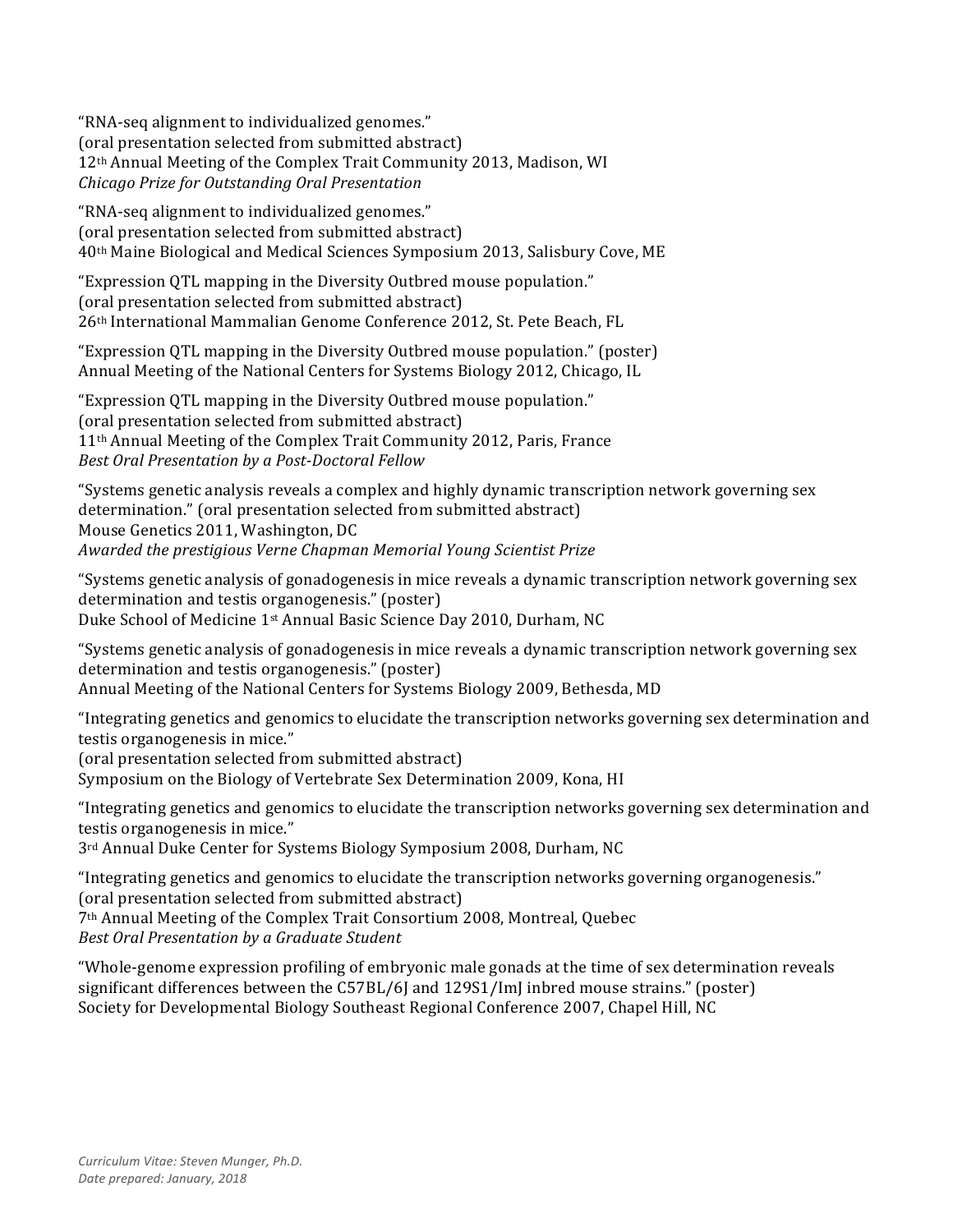## **FUNDING**

9/2013-6/2015 F32 HD074299-01 \$161,802 NIH/NICHD *Sensitized Screen in the Diversity Outcross Mouse Population.* Individual Ruth L. Kirschstein National Research Service Award Fellowship

## **TEACHING EXPERIENCE & MENTORING**

| Spring & Fall 2017                    | Participated as one of four primary course instructors for The Genome Access Course (Cold<br>Spring Harbor Laboratory, NY)                                                                                                                      |
|---------------------------------------|-------------------------------------------------------------------------------------------------------------------------------------------------------------------------------------------------------------------------------------------------|
| Summer 2017                           | Mentored JAX Summer Student Program student Douglas Perkins                                                                                                                                                                                     |
| <b>Fall 2016</b>                      | Serving on four graduate student thesis committees (Borikar, Fine, Mundlein, Gans)                                                                                                                                                              |
| <b>Fall 2016</b>                      | Taught 1-hour systems genetics lecture at The Genome Access Course (Cold Spring Harbor<br>Laboratory, NY)                                                                                                                                       |
| Fall 2016-Spring 2017                 | Mentored two MDI high school students on independent research projects                                                                                                                                                                          |
| Summer 2015-2017                      | Annual JAX Short Course on Medical and Experimental Mammalian Genetics                                                                                                                                                                          |
|                                       | Taught two 1-hour workshops on RNA-seq statistical experimental design and analysis.                                                                                                                                                            |
| Summer 2016                           | Mentored Tufts rotating graduate student Candice Byers                                                                                                                                                                                          |
| Spring 2016                           | Mentored Tufts rotating graduate student Alex Stanton (joined lab Summer 2016).                                                                                                                                                                 |
| <b>Fall 2014</b>                      | Mentored local high school student on senior independent research project.                                                                                                                                                                      |
| Summer 2014 &<br>Summer 2015          | Annual JAX Short Course on Experimental Models of Human Cancer<br>Developed and led a 2-hour problem-driven training session that explored the power of<br>common genome browsers for guiding gene discovery in cancer biology.                 |
| Summer 2014 &<br>Summer 2013          | Journal Club - The Jackson Laboratory Summer Student Program<br>Mentored two groups of talented high school and college students to present and critique<br>recent high-profile genome-wide association and next generation sequencing studies. |
| Spring 2014 -<br>Spring 2017          | Mammalian Genetics Course - Tufts University/University of Maine<br>Taught two 2-hour classes on genetic mapping and RNA-seq analysis. Designed data-driven<br>exam questions to test students' comprehension of concepts and applications.     |
| October 2012-2014<br>Fall 2013 & 2014 | Developed and led a 3-hour training session on all aspects of RNA-seq analysis.<br>Applied Bioinformatics Course - Mount Desert Island Biological Laboratory<br>Presented a lecture on methods for RNA-seq analysis in diverse populations.     |
| Fall 2013 & 2014                      | Computational Methods in Biology/Genomics - University of Maine<br>Presented a one-hour lecture on methods for RNA-seq alignment and quantitation.                                                                                              |
| May 2013                              | Workshop on Modern Approaches to High Throughput Sequencing<br>Presented a one-hour lecture on methods for RNA-seq alignment and quantitation.                                                                                                  |
| Spring 2013, 2016                     | Genetics Journal Club - Tufts University<br>Facilitated three journal club sessions focused on genome-wide association studies. Mentored<br>student presenters on experimental design and results.                                              |
| Spring 2012                           | RNA-seq Interest Group - The Jackson Laboratory                                                                                                                                                                                                 |